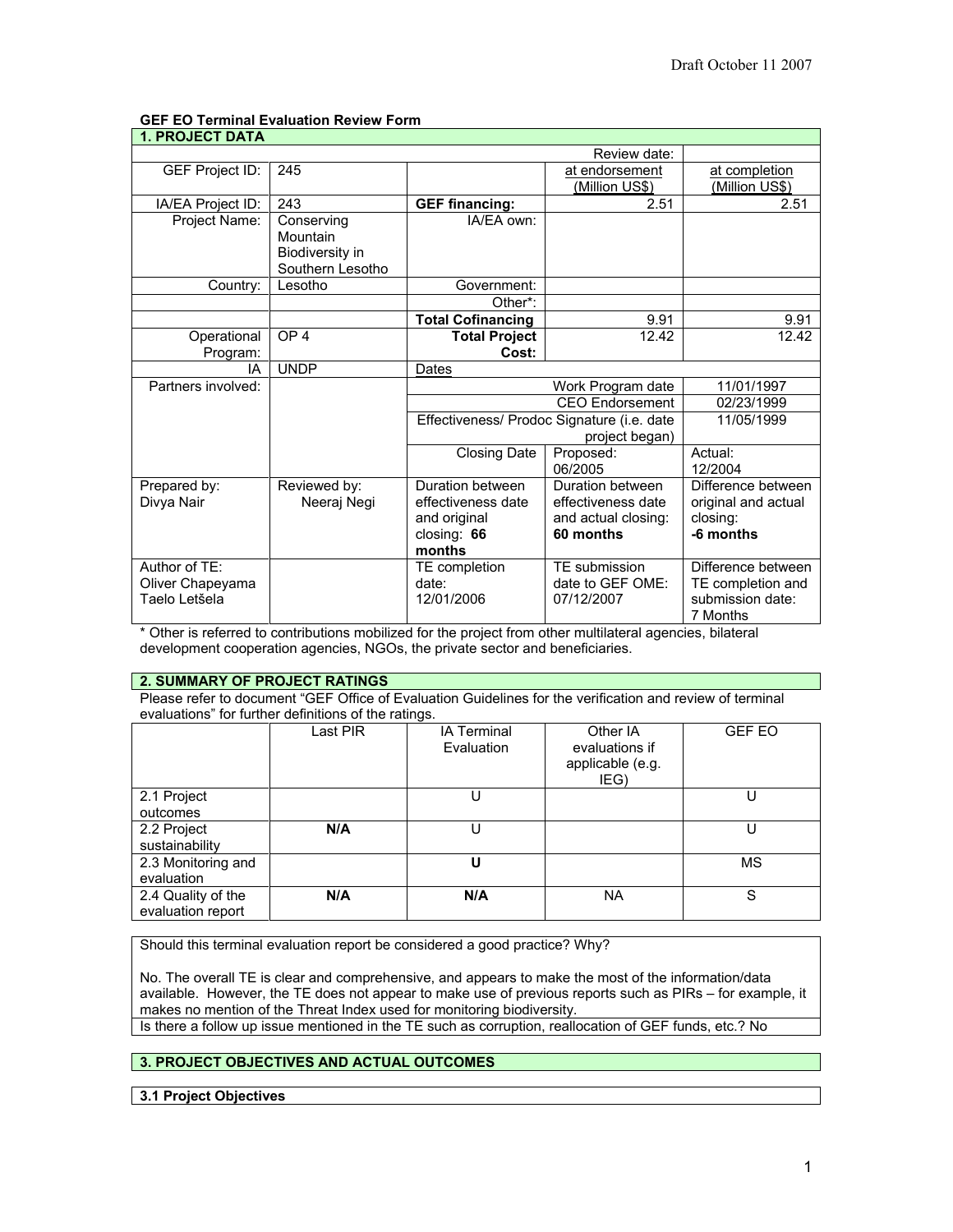#### **What were the Global Environmental Objectives of the project? Were there any changes during implementation?**

According to the Prodoc, the overall objective is to "ensure the conservation and sustainable utilization of unique alpine and montane landscapes in Lesotho."

No changes were made.

• **What were the Development Objectives of the project? Were there any changes during implementation?**

Original Objectives in Prodoc:

- Objective 1: To establish a planned and rational network of small protected areas which adequately protect the full range of Lesotho's mountain biodiversity.
- Objective 2: To create an environment supportive of improved resource management systems such that the rate of biodiversity loss outside formal Protected Areas is reduced.

#### **Adjustments made two years into project implementation lead to the following objectives:**

- A. A planned and rational network of Protected Areas is in place, which adequately covers the extent of Lesotho's biodiversity.
- B. Improved grazing and resources management systems resulting in reduced rate of biodiversity loss outside formal Protected Areas.
- C. An integrated bioregional approach (also trans-border) to biodiversity conservation and watershed management is established.
- D. A functional project organization, management and co-ordination system for the implementation of biodiversity conservation programs established at central, district and community levels.

#### **3.2 Outcomes and Impacts**

• **What major project outcomes and impacts are described in the TE?**

The TE rates the project achievements as unsatisfactory on objectives A, B and C and "moderately satisfactory" on objective D:

- No functional protected areas in all the project sites
- No functional Range Management Areas established or assisted by the project in all the project sites
- Not such networks established in all the project sites, nationally and across borders.
- The structure was established to manage the project which ran from the national level to the district level. The structure could not deliver expected results however.

It notes that the most successful aspect of the project is the awareness created on sustainable use of biodiversity via training and study tours, both within local communities and local government authorities.

### **4. GEF EVALUATION OFFICE ASSESSMENT**

**4.1.1 Outcomes (use a six point scale 6= HS to 1 = HU)** 

### **A** Relevance Rating: S

• The Conserving Mountain Biodiversity in Southern Lesotho project was initially conceived in 1994. It was premised on: (a) the presence of globally significant plant diversity, unique habitats and high endemism in the Drakensberg-Maloti montane mountain region, 70% of which lies in the Kingdom of Lesotho; (b) the very low proportion (0.4%) of the country under formal conservation protection; and (c) the perceived threat to these floral and habitat values by overgrazing, over-frequent burning and, in the case of wetlands, by erosion within an open access system of land tenure operational in the country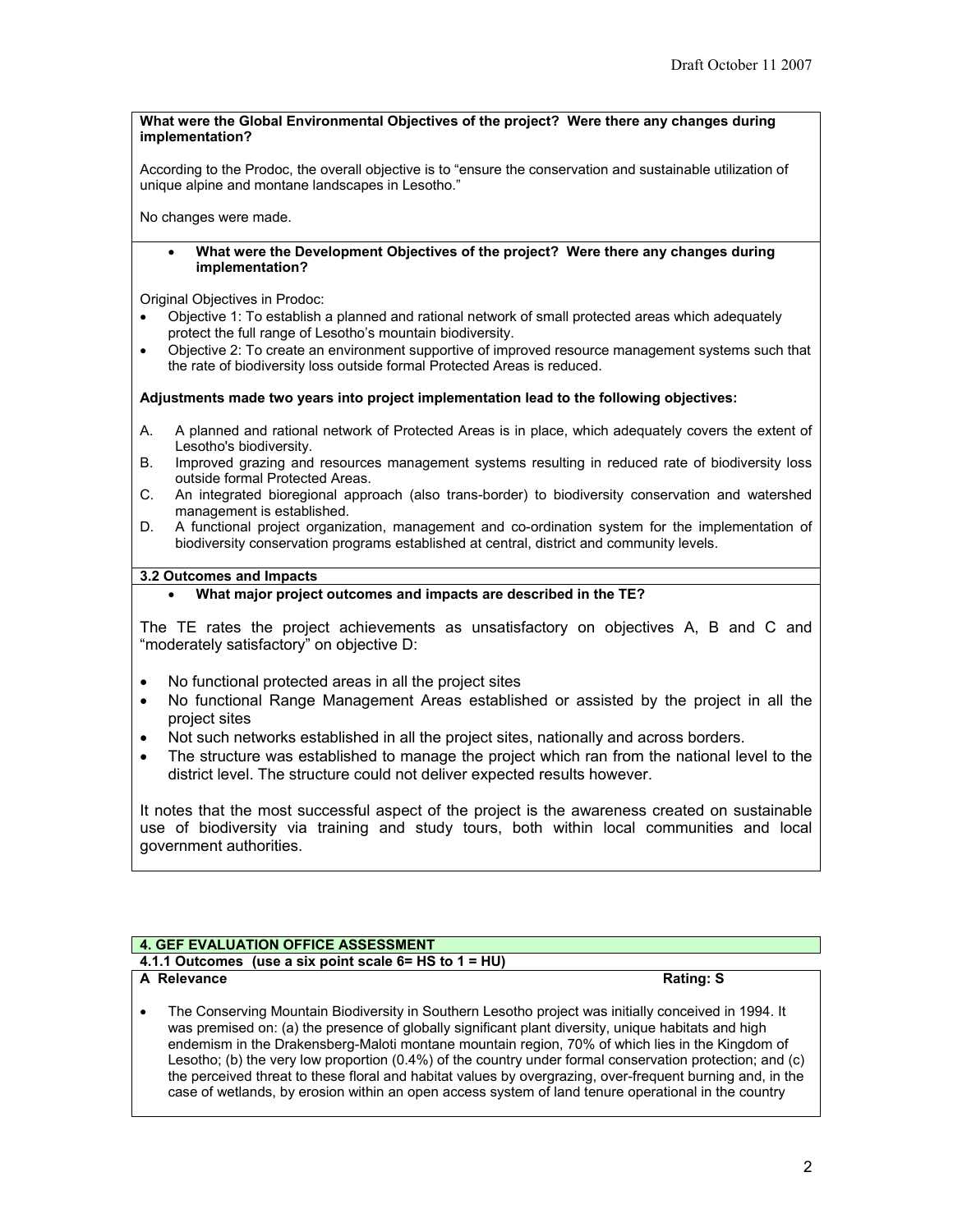- Also, according to the Prodoc: Lesotho is eligible for UNDP and World Bank support, participates in the GEF, and has ratified the Convention on Biological Diversity. Lesotho has an active NEAP and Agenda 21 process. This project was designed to assist Lesotho in the implementation of the Convention on Biological Diversity. The key provisions of this project followed from the GEF funded Biodiversity Strategy and Action Plan process, which is aimed at addressing the concerns of the CBD. In particular it promotes regional cooperation (Article 5), supports many provisions of the developing biodiversity Action Plan (Article 6), establishes sustainable development around protected areas (Article 8), develops policy and fiscal incentives for conservation (Article 11), includes training (Article 12), and technical and scientific cooperation (Article 18).
- However, as noted by the TE, the focus on biodiversity in the southern mountains was not based on empirical evidence of threats to such biodiversity. In addition, the potential for achieving conservation of biodiversity in a communal land tenure system was not properly assessed. The latter may explain the poor success of the project in subsequently achieving its results.

# **B Effectiveness** Rating: U

- It appears that the project spread itself too thin and could not achieve its results**.** With the exception of those project sites where communities were involved in eco-tourism initiatives and have established lodges such as at Qobong and Tsatsane, the TE team did not find any physical projects on the ground.
- At areas where protected areas, community nature reserves and range management areas were to have been established nothing was evident as having been done to physically develop these through project interventions.
- The notable achievement of the project appears to be the increased levels of awareness of the need for biodiversity conservation among community groups. This was due to the fact that the project did indeed spend a considerable amount of time and money on awareness raising and training.
- According to the final PIR and TE, one major constraint has been the "inappropriate selection of executing modality and agency" (PIR 05). The use of the PIU system for implementing projects created insufficient ownership of the project due to over reliance on the PIU, moreover after project closure, the PIU was disbanded and all its staff capacity was lost.

# **C Efficiency (cost-effectiveness) Rating: U**

- The TE reports "**very poor" financial management and control systems**, with poor coordination between the UNDP and project office. This resulted in both the UNDP and the implementing agency committing to an exit strategy for the project on the mistaken understanding that there was up to US\$ 500,000 of funding still available on the basis of an assessment of the project funds conducted by UNDP CO in September 2004. Thereafter, UNDP reported to the government that the project was only left with USD 22,000 and no new commitments could be made.
- The TE provides evidence that **"considerable amounts of money were spent on salaries for international staff**" , and also on "miscellaneous" line items. Yet, the TE conducted a review of all audits and notes no evidence of financial malpractice.
- In 2003, the conclusions of an internal evaluation by the project were that only about 30% of the project intended scope of work had been achieved with 40% of the budget used and further that the project still had major issues with community mobilization on the ground in almost all the project sites and that none of the intended protected areas were actually established and functional on the ground.

### **4.1.2 Impacts**

**U/A**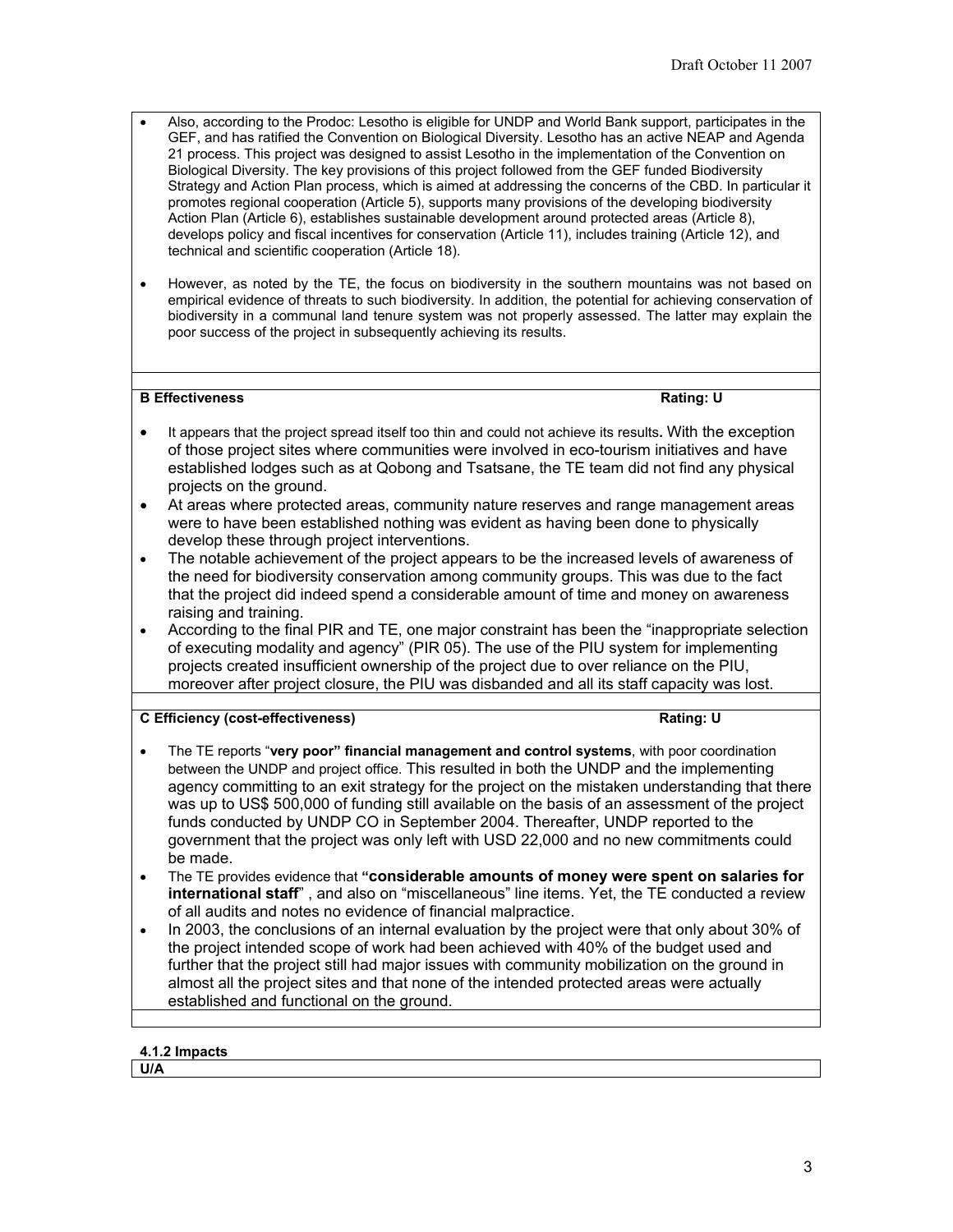**4.2 Likelihood of sustainability.** Using the following sustainability criteria, include an assessment of **risks** to sustainability of project outcomes and impacts based on the information presented in the TE. Use a four

|   | point scale (4= no or negligible risk to 1= High risk)                                                                                                                                                                                                                                                                                                                                                                                                                                                                                                                                                                                                                                                                                                      |                   |
|---|-------------------------------------------------------------------------------------------------------------------------------------------------------------------------------------------------------------------------------------------------------------------------------------------------------------------------------------------------------------------------------------------------------------------------------------------------------------------------------------------------------------------------------------------------------------------------------------------------------------------------------------------------------------------------------------------------------------------------------------------------------------|-------------------|
|   | A Financial resources                                                                                                                                                                                                                                                                                                                                                                                                                                                                                                                                                                                                                                                                                                                                       | <b>Rating: U</b>  |
|   | The Prodoc had anticipated that the project would assist in the development of ecotourism (along the<br>lines of South Africa's experience) and perhaps set up a trust fund. It also anticipated that the "long<br>term support for this, and other biodiversity and environment programmes in Lesotho, will be provided<br>for through the allocation of a proportion of the water export royalties from LHWP, currently estimated at<br>US\$55 million per annum".                                                                                                                                                                                                                                                                                        |                   |
|   | None of these activities appear to have been implemented, and the risk to sustainability is significant.                                                                                                                                                                                                                                                                                                                                                                                                                                                                                                                                                                                                                                                    |                   |
|   | The conditions under which the project was developed have changed significantly during the lifetime of<br>the project. Lesotho is now classified as a country in crisis by the UN, on account of the HIV AIDS<br>pandemic that has afflicted the country, serious problems of food security that have affected the country<br>in recent low rainfall years and problems of governance, most notably systemic and institutional<br>capacity weaknesses. Much donor attention, and Government activities have been focused on<br>addressing these serious problems. As noted in the PIR and TE, this will likely have a significant<br>bearing on project activities at a national scale, by diverting attention and funding from conservation<br>activities. |                   |
|   | Socio political<br>в                                                                                                                                                                                                                                                                                                                                                                                                                                                                                                                                                                                                                                                                                                                                        | <b>Rating: MU</b> |
|   | The TE mentions that there are no clearly identifiable champions at the CBP level or among the civil                                                                                                                                                                                                                                                                                                                                                                                                                                                                                                                                                                                                                                                        |                   |
|   | society entities. It also notes that while varied stakeholders were represented in committees at<br>the district-level, decision-making, particularly at the national level was not transparent and<br>this lead to frustrations.                                                                                                                                                                                                                                                                                                                                                                                                                                                                                                                           |                   |
| ٠ | According to the TE, community members who were employed as laborers claim that they<br>are still owed some money by the contractor who left before finishing the tasks he had been<br>contracted to perform. This became a source of community disenchantment that is still<br>evident today and threatens to undermine follow on conservation initiatives in the area due to<br>lack of cooperation by community groups.                                                                                                                                                                                                                                                                                                                                  |                   |
|   |                                                                                                                                                                                                                                                                                                                                                                                                                                                                                                                                                                                                                                                                                                                                                             |                   |
|   | Institutional framework and governance<br>C                                                                                                                                                                                                                                                                                                                                                                                                                                                                                                                                                                                                                                                                                                                 | <b>Rating: MU</b> |
|   | The TE and PIRs note the poor capacity of local level management staff, particularly with<br>respect to biodiversity issues, as a reason for the poor achievements of the project. The<br>Project has suffered from high staff turnover, which has undermined management and<br>administration. It is also noted that the project design failed to appropriately address these<br>issues.                                                                                                                                                                                                                                                                                                                                                                   |                   |
|   | The original objectives, as mentioned in the Prodoc aimed to establish a "supportive<br>environment for resource management", via improved sectoral policies, development of<br>sustainable financing and incentive mechanisms, clarifying institutional mandates etc. This<br>objective was reformulated, and weakened once implementation started.                                                                                                                                                                                                                                                                                                                                                                                                        |                   |
|   |                                                                                                                                                                                                                                                                                                                                                                                                                                                                                                                                                                                                                                                                                                                                                             |                   |
|   | Environmental<br>D                                                                                                                                                                                                                                                                                                                                                                                                                                                                                                                                                                                                                                                                                                                                          | <b>Rating: MU</b> |
|   | In Mapotsane the community had closed off an area that was proposed for the establishment<br>of a nature reserve for almost three years but have now opened it to grazing after realizing<br>that CMBSL was no longer available to assist them. In Letseng-la-Letsie stock-posts have<br>been re-introduced into the area and grazing continues unabated.                                                                                                                                                                                                                                                                                                                                                                                                   |                   |
|   |                                                                                                                                                                                                                                                                                                                                                                                                                                                                                                                                                                                                                                                                                                                                                             |                   |
|   |                                                                                                                                                                                                                                                                                                                                                                                                                                                                                                                                                                                                                                                                                                                                                             |                   |

**a. Production of a public good**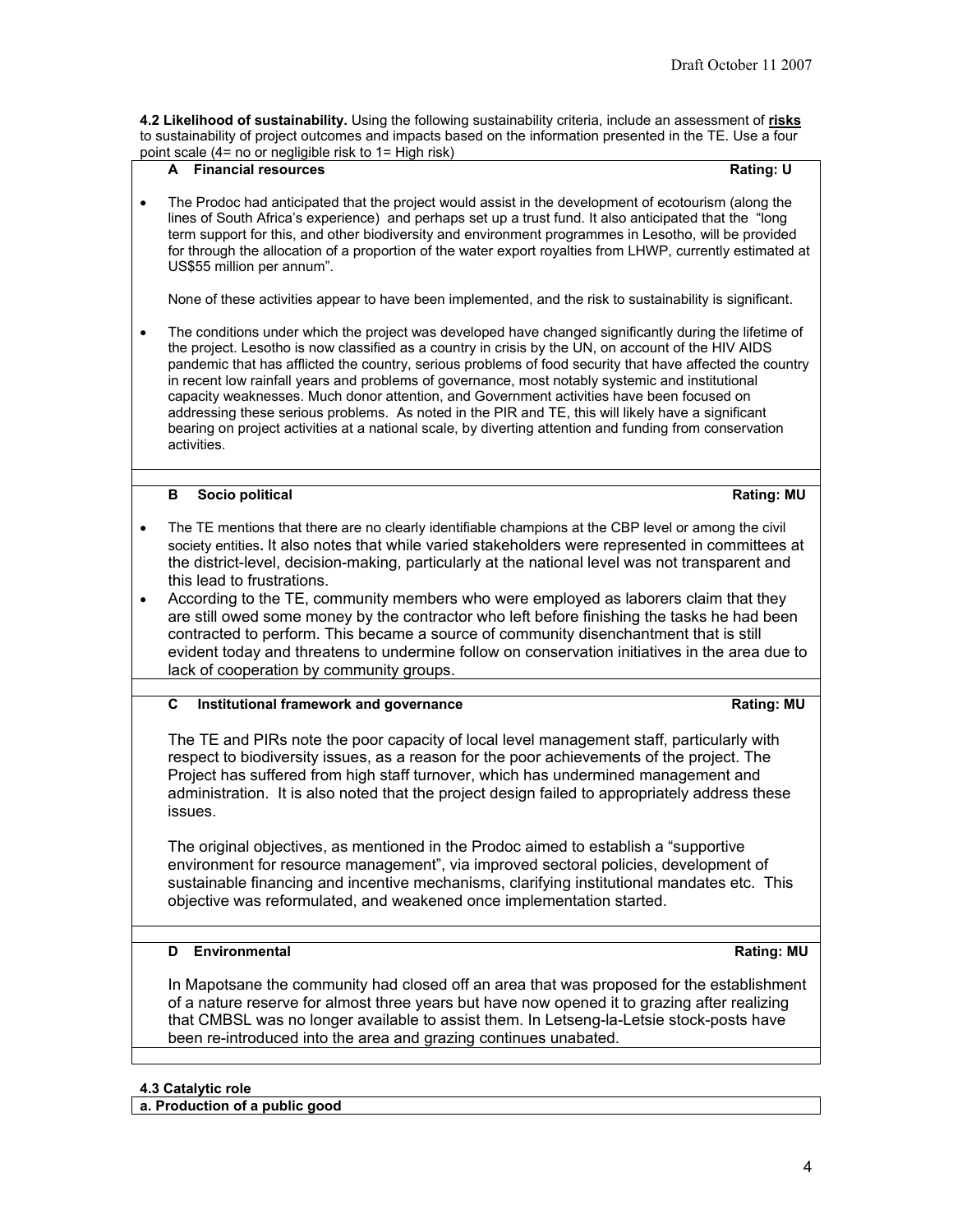# **b. Demonstration**

**c. Replication -** The results from this pilot initiative were expected to yield results for replication to the rest of the country and to other parts of the region where community groups deal with similar environmental problem. Perhaps a useful approach for CMBSL would have been to develop a focused intervention in a specific area of the country where results would be generated before expanding to new areas. Quthing district could have provided the area for this focus.

### **d. Scaling up**

# **4.4 Assessment of the project's monitoring and evaluation system based on the information in the TE**

 $Rating (six point scale): MU$ 

- The project was developed without initial baselines, or assessments of the social and economic environment in Lesotho against which progress towards achievement of project objectives would be measured.
- Although a Logical Framework with activities, outputs and objectively verifiable indicators was developed at the time of project design, no comprehensive Monitoring and Evaluation Plan was developed for the project until 2002 after the first CTA assumed duty. Up until this time project implementation went ahead without a clear monitoring plan. In his Inception Report of 2001, the CTA observes that "there were no workplans or budget available to date, no systematic progress reports except those from the DPO Quthing, and no indicators shown for monitoring:"

### **B. M&E plan Implementation Rating (six point scale): MS**

The project appears to have had poor financial and management oversight. When red flags were generated, there was no follow up to redress concerns. The PIRs appear to be comprehensive.

#### **C.1 Was sufficient funding provided for M&E in the budget included in the project document**? Yes.

**C.2 Was sufficient and timely funding provided for M&E during project implementation?** Funding for M&E is raised as a concern by the TE.

**C.3 Can the project M&E system be considered a good practice?**

**No.** The M&E system was not updated consistently but instead changed significantly over the life of the project. For example, when the biophysical surveys process was stalled when the former CTA left the project in September 2002, a new Biodiversity Threat Index was then used. These changes reduced the ability to compare over time.

### **4.5 Lessons**

Project lessons as described in the TE

**What lessons mentioned in the TE that can be considered a good practice or approaches to avoid and could have application for other GEF projects?**

- Biodiversity conservation projects need to be preceded by comprehensive situation analyses covering biodiversity, social and economic conditions at proposed project sites. These assessments should also include capacity assessments of institutions to be involved in advancing project goals so as to identify institutional capacity development needs to be focused upon as projects are implemented. The baselines developed through this process will be useful in measuring project progress;
- The sites at which a project will work need to be clearly articulated during the formulation stage. Likewise the type of activities that will take place there, targets and expected achievements ought to be specified in the log-frame. If not, as was the case here, sites and activities may become inappropriate.
- The PIR 2005 notes that in retrospect, a medium sized project intervention focusing initially on capacity building might have been fostered, with more targeted interventions at prior selected conservation sites. A phased approach, tying disbursements to the attainment of clear milestones could have been considered.